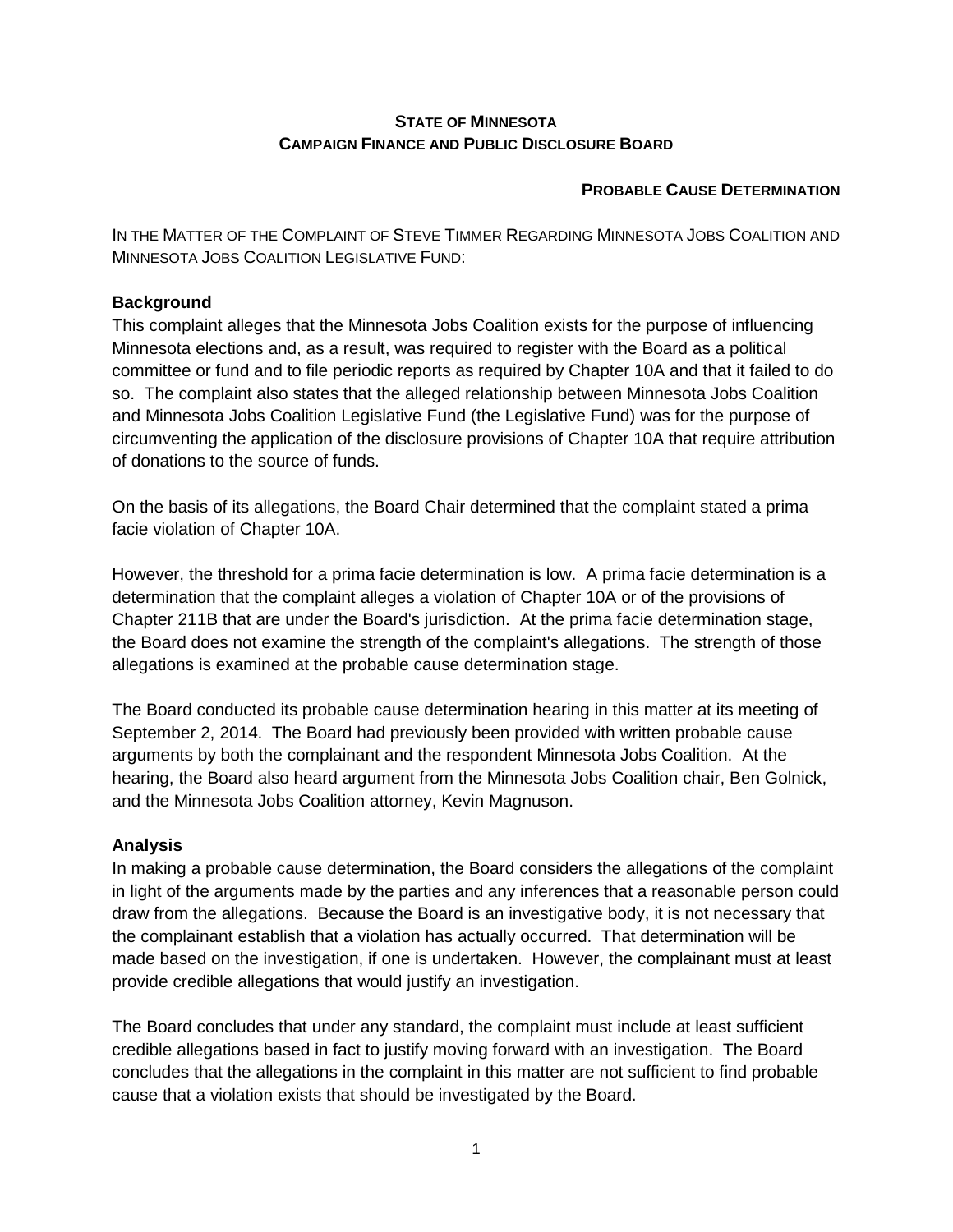The complaint first states that the link on the Board's website titled "Minn Jobs Coalition" actually links to records and reports of the Legislative Fund's activities. The link was originally mistitled by Board staff, as the Legislative Fund's original registration statement filed with the Board provides the name of "Minnesota Jobs Coalition Legislative Fund." The link has been corrected to include the "Legislative Fund" portion of the registered committee's name. Moreover, the fact that a registered political committee and an unregistered entity maintain similar names is not evidence of a violation of campaign finance laws. In fact, entities frequently register a political affiliate with a similar name.

The complaint next alleges that the Minnesota Jobs Coalition made a \$25,000 contribution to the Legislative Fund in 2013, which was over a quarter of the total money contributed to the Legislative Fund that year. The supporting argument also notes that the Minnesota Jobs Coalition made a \$30,000 contribution to the Legislative Fund in 2014, which is currently over two-thirds of the Legislative Fund's receipts for the year. These contributions are not disputed and were, in fact, reported on the Legislative Fund's 2013 year-end Report of Receipts and Expenditures and 2014 pre-primary-election Report of Receipts and Expenditures filed with the Board. These contributions do not provide any factual basis to conclude that the Minnesota Jobs Coalition's activities are conducted for the major purpose of influence elections, as they may simply account for a small portion of the corporation's activities as respondent asserts.

Third, the complaint states that the Minnesota Jobs Coalition and the Legislative Fund are nearly identical in name, address, organizing individuals, and apparent purpose. It is not unusual for a registered committee and an affiliated unregistered entity to be nearly identical in name, address, or organizing individuals. No provision in Minnesota's campaign finance laws prevents such a similarity. Although the complainant also states that the organizations are nearly identical in their apparent purpose, no evidence is provided with regard to the Minnesota Jobs Coalition's apparent purpose other than that it made contributions to the Legislative Fund.

Next, the complainant states that the Minnesota Jobs Coalition, or the Legislative Fund, or both, have undertaken activities with the major purpose of influencing elections. But the complainant admits that he cannot tell which entity is undertaking the activities. This speculation does not amount to evidence of the Minnesota Jobs Coalition's major purpose as, by the complainant's own assertion, the Legislative Fund may have undertaken all of the listed activities.

The complaint then again seeks to infer that the Minnesota Jobs Coalition's major purpose is to influence the outcome of elections, given the circumstances surrounding the names, formation, and principal individuals involved. These facts, to the complainant, must inevitably lead to the conclusion that the Minnesota Jobs Coalition was formed for the same purpose as the Legislative Fund, to influence the outcome of elections. However, as discussed above, these similarities are not evidence of any major purpose of the Minnesota Jobs Coalition as they provide no evidence as to any actual activities of the Minnesota Jobs Coalition.